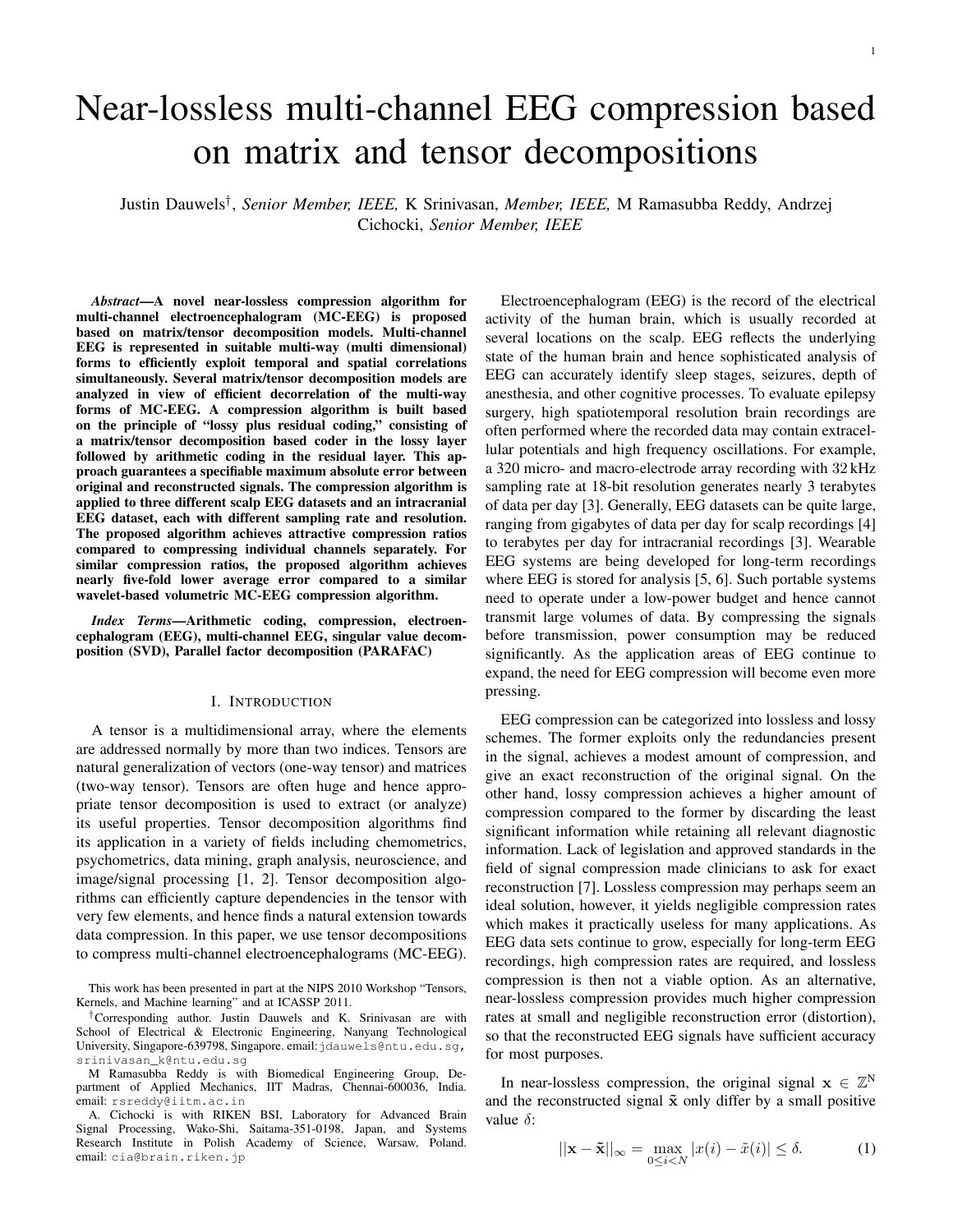In this paper, we consider a near-lossless coding scheme based on tensor decomposition with guarantee (1). A precise control of error is achieved in each sample of the reconstructed signal, providing the desired accuracy for both automated analysis and visual inspection by clinicians.

Single-channel EEG compression is widely studied, and can be categorized under lossless, near-lossless, and lossy methods (see [8] and references therein). Predictive-based coders are competitive in lossless [9] and near-lossless [10, 11] scenarios, but they do not support progressive transmission and hence they are of little use in practical scenarios. Combining progressive transmission and guaranteed maximum distortion (in  $L^{\infty}$  sense) will be crucial in real-time transmission and clinical settings.

In multi-channel EEG, spatially adjacent channels are significantly correlated, known as inter-channel correlation. Each individual channel has temporal correlations also, referred as intra-channel correlation. Single-channel compression algorithms, when applied to MC-EEG compression, exploit only the temporal correlations and the inter-channel correlation remains unutilized. In literature, one can find few multichannel compression algorithms that exploit both inter-channel and intra-channel correlations, where these correlations are often considered independent and removed using separate techniques. The existing MC-EEG compression algorithms can be categorized into lossless [7, 12] and lossy [13, 14] schemes. In [15], we proposed the idea of arranging the multichannel EEG in the form of a matrix or tensor, exploiting the interand intra-channel correlations by matrix/tensor decompositions, and their potential application towards compression. Further, in [16], we developed compression algorithms using image/volumetric wavelet coders that supports progressive quality, progressive resolution, and guarantee a maximum distortion bound in  $L^{\infty}$  sense (cf. (1)). Here we explore the use of matrix/tensor decompositions, and extend our earlier study [15] to design near-lossless compression algorithms for MC-EEG. First, as in [16], we represent MC-EEG in various multi-way forms, and apply matrix or tensor decompositions to exploit both spatial and temporal correlations simultaneously. We construct a simple and efficient coding procedure to



Fig. 1. Formation of t/dt/s three-way tensor from multi-channel EEG. The matrices  $(X_1, \ldots, X_M)$  formed from single channel EEG are stacked to form volumetric data. Matrix formation from single-channel EEG is shown in bold arrows for the first slice (matrix  $X_1$ ). The signal  $x_1(\cdot)$  is divided in segments of length N. The first segment,  $x_1(1)$  to  $x_1(N)$ , is arranged from left to right as the first row, the second segment,  $x_1(N+1)$  to  $x_1(2N)$ , is arranged from right to left as the second row, etc.

compress the matrix/tensor decompositions. Similarly to the coders in [16], they support progressive quality and guarantee the maximum distortion bound (eq. (1)). The compression schemes presented in this paper provide a substantially more favorable compression vs. distortion trade-off compared to the wavelet-based schemes proposed in [16].

This paper is organized as follows. In Section II, we explain how MC-EEG is arranged in multi-way forms and we describe the various multi-way decomposition schemes. We explain the general idea behind two-stage coding in Section III, and describe our matrix/tensor decomposition based lossy coder. In Section IV, we elaborate on the performance measures used to evaluate our MC-EEG compression schemes. We present our results in Section V, and provide concluding remarks in Section VI.

# II. FORMATION OF MATRIX/TENSOR FROM MULTI-CHANNEL EEG

In MC-EEG, spatially adjacent channels have substantial correlation among them along with temporal correlations in each individual channel. Previous studies [7, 12]–[14] address spatial and temporal correlations independently and use different techniques to remove them. Here, as in our previous study [16], the MC-EEG is presented in various multi-way forms which include two-, three-, and four-way forms to exploit the spatial and temporal correlations *simultaneously*.

## *A. Two-way tensor formation from multi-channel EEG*

Each individual channel of MC-EEG is arranged as a row to generate a two-way tensor  $X$  (matrix). To exploit spatial correlation, adjacent EEG channels are arranged as adjacent rows, because they are substantially correlated. Therefore, the EEG represented as matrix  $X$  is locally smooth: each entry of X is similar compared to its immediate row and column neighbors. However, the correlation decreases as one move farther along either rows or columns.

# *B. Three-way tensor formation from multi-channel EEG*

We consider two ways to form a three-way tensor from MC-EEG [16]. In our previous studies [8, 19], we obtained improved compression performance by arranging single-channel EEG in matrix form. Here we extend this idea by stacking the matrices formed from each individual EEG channel in a three-way tensor, as depicted in Fig. 1. Adjacent slices in the tensor are formed from adjacent EEG channel by scanning the electrodes in spiral fashion [12]. We refer to this threeway tensor as "t/dt/s", where  $x$ ,  $y$ , and  $z$  directions reflect temporal (t), delayed temporal (dt), and spatial (s) variations, respectively. The k-th slice  $X_k$  of the X, extracted from channel  $k$ , can be written as:

$$
\mathcal{X}_{t/dt/s}^{(k)} = \{ \mathbf{X}_k | k = 1, ..., M \},
$$
\n
$$
= \begin{bmatrix} x_k(1) & x_k(2) & \cdots & x_k(N) \\ x_k(2N) & x_k(2N-1) & \cdots & x_k(N+1) \\ \vdots & \vdots & \ddots & \vdots \\ x_k(N-1) & \cdots & x_k(N-2) \end{bmatrix}_{(N \times N)}
$$
\n(8)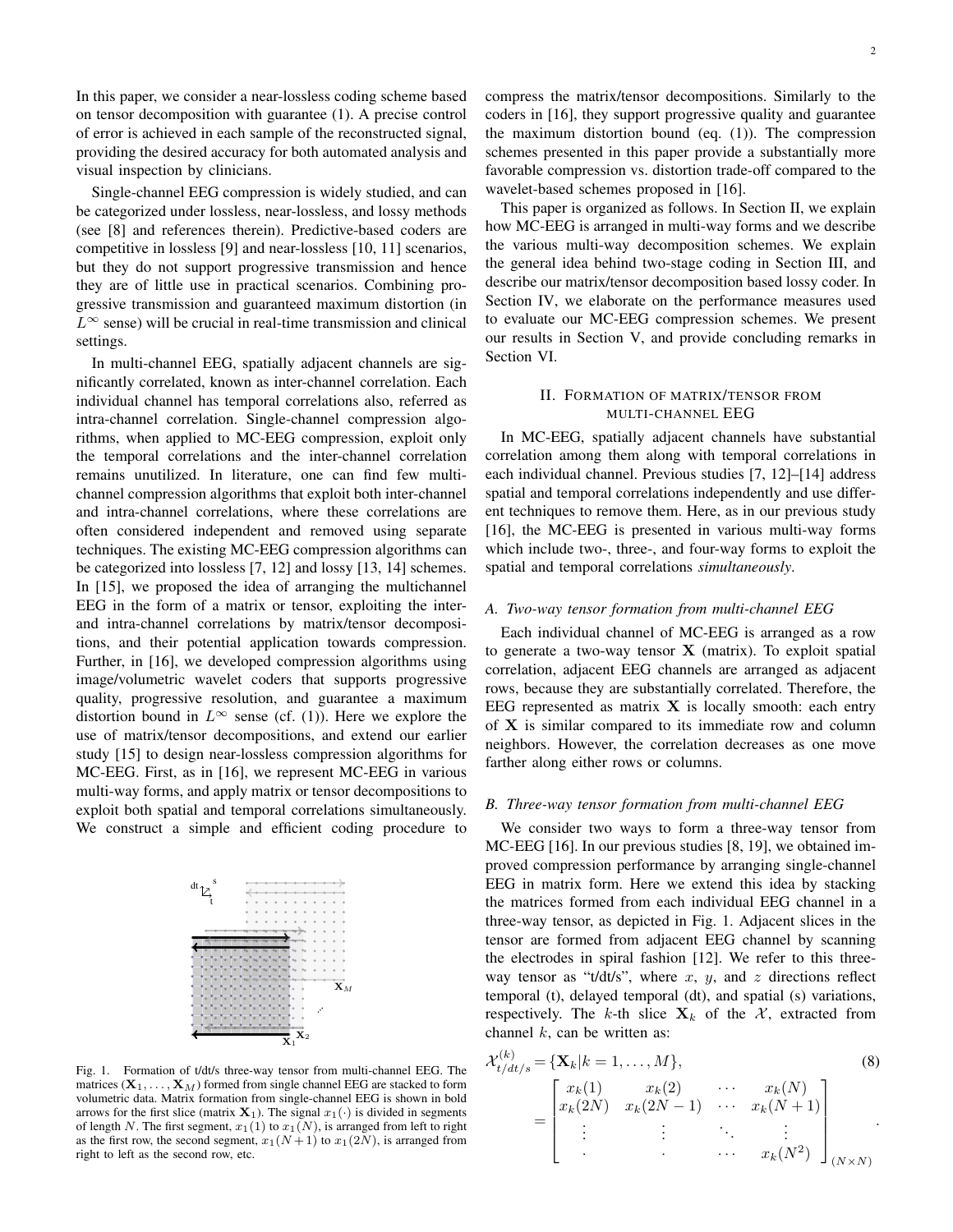TABLE I DESCRIPTION OF THE MATRIX/TENSOR DECOMPOSITION MODELS

| Form of EEG data                                                                | Model                                         | <b>Description</b>                                                                                                                                                                                                                                                                                        |  |  |  |  |  |
|---------------------------------------------------------------------------------|-----------------------------------------------|-----------------------------------------------------------------------------------------------------------------------------------------------------------------------------------------------------------------------------------------------------------------------------------------------------------|--|--|--|--|--|
| Matrix (two-way tensor)<br>$\mathbf{X} \in \mathbb{R}^{M \times N}$             | Singular value<br>Decomposition<br>(SVD)      | $\mathbf{X} \approx \sum_{i=1} \mathbf{u}_i \sigma_i \mathbf{v}_i^T,$<br>(2)                                                                                                                                                                                                                              |  |  |  |  |  |
|                                                                                 |                                               | $\mathbf{u}_i$ , $\mathbf{v}_i$ - left and right singular vectors, $\sigma_i$ - singular value.                                                                                                                                                                                                           |  |  |  |  |  |
|                                                                                 | Column Row<br>Decomposition [17]              | $X \approx CUR$ .<br>(3)                                                                                                                                                                                                                                                                                  |  |  |  |  |  |
|                                                                                 | (CUR)                                         | <b>C</b> and <b>R</b> - selected columns and rows of <b>X</b> . $U = W^{-1}$ , where $W = C \cap R$ .                                                                                                                                                                                                     |  |  |  |  |  |
| Matrix (three-way tensor)<br>$\mathcal{X} \in \mathbb{R}^{N \times N \times M}$ | Parallel factor<br>Decomposition<br>(PARAFAC) | $\mathcal{X} \approx \sum_{i=1} \lambda_i (\mathbf{a}_i \circ \mathbf{b}_i \circ \mathbf{c}_i),$<br>(4)                                                                                                                                                                                                   |  |  |  |  |  |
|                                                                                 |                                               | <b>a</b> , <b>b</b> , & <b>c</b> - normalized factors along the three modes, $\lambda_i$ - PARAFAC weight.                                                                                                                                                                                                |  |  |  |  |  |
|                                                                                 | <b>TUCKER</b><br>Decomposition                | $\mathcal{X} \approx \mathcal{G} \times_1 \mathbf{A} \times_2 \mathbf{B} \times_3 \mathbf{C}$ .<br>(5)                                                                                                                                                                                                    |  |  |  |  |  |
|                                                                                 |                                               | $G \in \mathbb{R}^{P \times Q \times R}$ - core tensor, $\mathbf{A} \in \mathbb{R}^{N \times P}$ , $\mathbf{B} \in \mathbb{R}^{N \times Q}$ , $\& \mathbf{C} \in \mathbb{R}^{M \times R}$ -<br>basis matrices                                                                                             |  |  |  |  |  |
|                                                                                 | Fiber-Sampling                                | $\mathcal{X} \approx \mathcal{U} \times_1 \mathbf{C}_1 \times_2 \mathbf{C}_2 \times_3 \mathbf{C}_3$<br>(6)                                                                                                                                                                                                |  |  |  |  |  |
|                                                                                 | <b>Tensor</b><br>Decomposition [18]<br>(FSTD) | $C_1$ , $C_2$ , and $C_3$ - matrices formed by fibers along the mode,<br>$\mathcal{U} = \mathcal{W} \times_1 \mathbf{W}_{(1)}^{\dagger} \times_2 \mathbf{W}_{(2)}^{\dagger} \times_3 \mathbf{W}_{(3)}^{\dagger}$ , where $\mathbf{W}_{(i)}^{\dagger}$ - pseudo-inverse<br>of the intersection sub-tensor. |  |  |  |  |  |
|                                                                                 | Compact tensor<br>Decomposition<br>(TT)       | $\mathcal{X} \approx \mathcal{U} \times_1 \mathbf{G}_1 \times_3 \mathbf{G}_3$<br>(7)<br>where $\mathcal{U} \in \mathbb{R}^{R_1 \times N \times R_3}$ , $\mathbf{G}_1 \in \mathbb{R}^{N \times R_1}$ , $\mathbf{G}_3 \in \mathbb{R}^{M \times R_3}$ .                                                      |  |  |  |  |  |

Description is provided only for three-way EEG tensor, as extension to four-way tensor is straightforward. Please refer [15] for detailed description on the decomposition models.



Fig. 2. Formation of s/s/t three-way tensor from MC-EEG. 64-channel EEG montage is shown on the left. At a particular time instance  $t$ , samples from all the channels are arranged in the form of matrix, as shown in the middle. The adjacent entries in the matrix stem mostly from spatially adjacent channels. For e.g., the spatially adjacent channels (A and B) correspond to adjacent entries in the matrix. At subsequent time instances, similar matrices are formed which are stacked to along z-direction to construct the s/s/t volume.



Fig. 3. Compression ratio vs. distortion performance of the Matrix/Tensor decomposition schemes for t/dt/s tensor.

*C. Four-way tensor formation from multi-channel EEG*

We also consider an alternative and simple method to form a tensor from MC-EEG; the procedure is illustrated in Fig. 2. We call this three-way tensor as "s/s/t", because  $x - y$  plane reflects the spatial correlations and the temporal correlations can be found along the  $z$  direction. The  $k$ -th slice of the threeway tensor may be written as:

$$
\mathcal{X}_{s/s/t}^{(k)} = \{x_{(i,j)}(k)|i = 1, ..., N_1, j = 1, ..., N_2\},\tag{9}
$$
\n
$$
= \begin{bmatrix} x_{(1,1)}(k) & x_{(1,2)}(k) & \cdots & x_{(1,N_2)}(k) \\ x_{(2,1)}(k) & x_{(2,2)}(k) & \cdots & x_{(2,N_2)}(k) \\ \vdots & \vdots & \ddots & \vdots \\ x_{(N_1,1)}(k) & x_{(N_1,2)}(k) & \cdots & x_{(N_1,N_2)}(k) \end{bmatrix}_{(N_1 \times N_2)}
$$

where i and j refer to the position in the  $x-y$  plane, whereas the slice number  $k$  refers to the time index. The dimension of the  $x-y$  plane is limited by the number of channels and hence the slice in the  $x - y$  plane may be square or rectangular.

# The t/dt/s and s/s/t tensors capture the spatial and temporal variations respectively along the z direction *only*. The compression performance may enhance if those variations are arranged along two dimensions. To test this idea, we construct a four-way tensor from t/dt/s three-way tensor, where the spatial variations are captured along two dimensions. We split the t/dt/s tensor along the z direction with steps of size  $K$ , resulting in  $L$  smaller t/dt/s tensors. These smaller t/dt/s tensors are used to form a four-way tensor, named "t/dt/s/s" tensor, as it captures temporal, delayed temporal, and spatial variations along the first, second, and last two dimensions, respectively. More specifically, t/dt/s tensor is split into subtensors of size  $K$  along  $z$  (spatial) direction, and the t/dt/s/s tensor is formed from those subtensors as follows:

$$
\mathcal{X}_{t/dt/s/s}(:, :, :, i) = \mathcal{X}_{t/dt/s}(:, :, iK : (i+1)K - 1), (10)
$$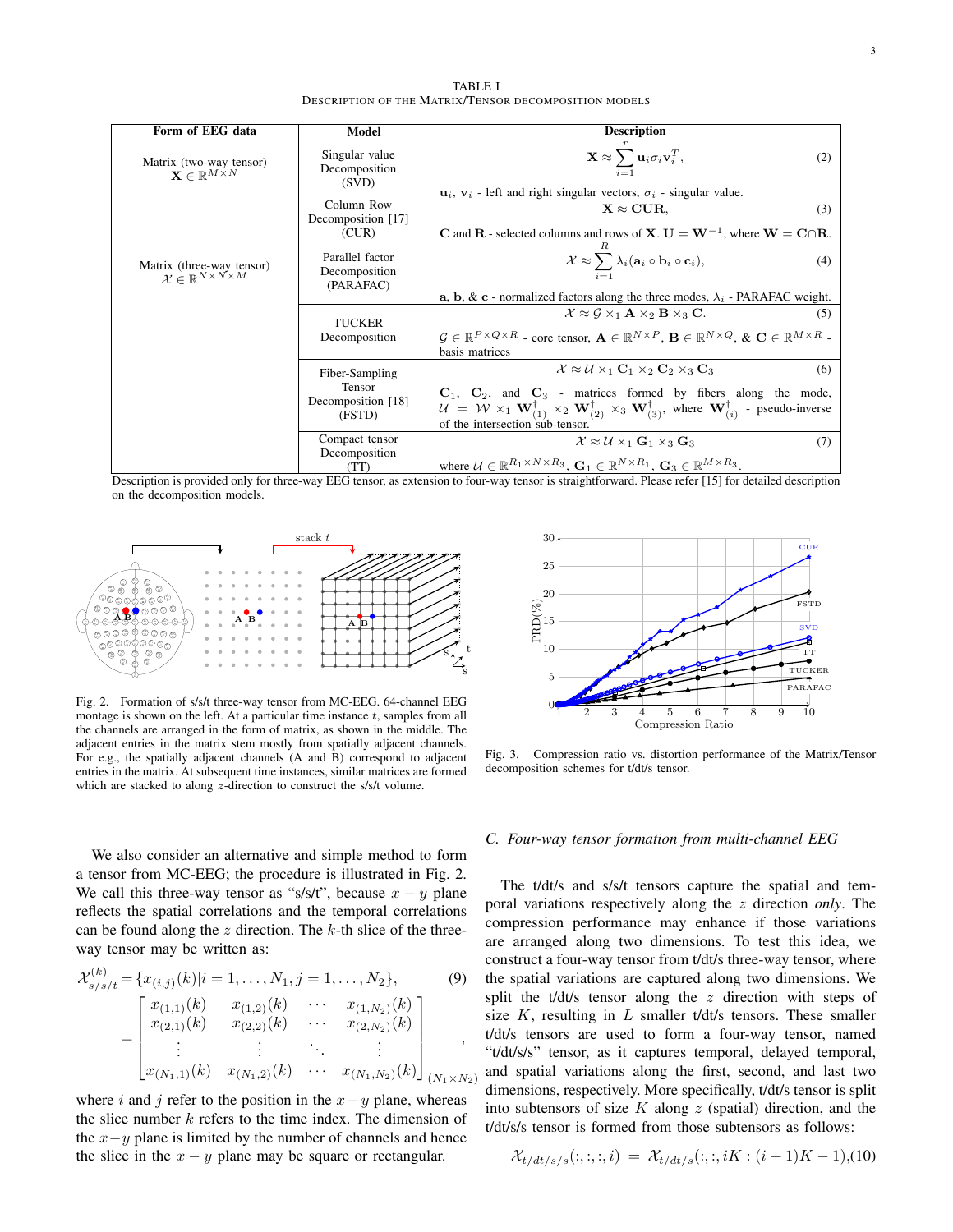

Fig. 4. Near-lossless compression of multi-channel EEG based on SVD/PARAFAC-based coding.  $Q(·)$  refers to uniform quantizer (eq. (13)),  $Q^{-1}(·)$  refers to dequantizer (eq. (14)).

where  $i = 0, 1, \ldots, L - 1$ . The value of K must be chosen to yield subtensors of equal size in order to form the 4 dimensional t/dt/s/s tensor. Moreover, small values for K often result in numerical problems with the decomposition schemes. Hence we choose intermediate values of  $K$  such that subtensors are of similar in size in order to stack them to form a four-way tensor.

## *D. Rate-Distortion performance of matrix/tensor decompositions on EEG Matrix/tensor*

Matrix and tensor decomposition models are widely used as compact representations of large datasets [1]. In our previous study [15], we analyzed the low-rank approximation capability of the above matrix/tensor decomposition models mentioned in the Table I. The distortion (PRD; explained in Section IV-B) is obtained by varying the rank in the matrix/tensor decomposition; the amount of compression achieved is also calculated for that particular rank. The rate-distortion (or compression vs. distortion) performance is shown in Fig. 3. For brevity, the results of tensor decomposition for t/dt/s tensor are presented, as other tensor types also yield similar results. The results were obtained by varying the dimensions in the matrix/tensor decomposition, including number of singular values (eq. (2)) and rank-one tensors (eq. (4)), columns/rows (eq. (3)) or fibers (eq. (6)). We computed Tucker and TT decomposition for all possible sizes of the core tensor  $G$  and  $U$  respectively. As can be seen from Fig. 3, the tensor-based compression schemes clearly outperform matrix-based compression schemes, especially at large compression ratios. CUR and FSTD, which approximates the whole matrix/tensor with few entries/fibers, performs very poor compared to all other decompositions. From Fig. 3, SVD and PARAFAC decompositions provide the best compression results for the matrix and tensor form of MC-EEG respectively; hence, SVD and PARAFAC decomposition is used to build the compression algorithm.

## III. TWO-STAGE CODER BASED ON MATRIX/TENSOR DECOMPOSITION

Figure 4 shows the block diagram of the proposed matrix/tensor decomposition based two-stage near-lossless coder for MC-EEG. We denote the multi-way form of EEG by  $\mathcal I$ . At the encoder side,  $I$  is compressed by SVD/PARAFAC-based coder resulting in the compressed data  $\mathcal{I}_{en}$ , yielding the lossy approximation  $\mathcal{I}_l$  of the original data  $\mathcal{I}$ . The residue  $\varepsilon = \mathcal{I} - \mathcal{I}_l$ 



Fig. 5. Illustration of SVD/PARAFAC encoder used in Fig. 4.

is quantized, leading to  $\hat{\varepsilon}$ , and next compressed by residual coding, leading to  $\varepsilon_{gen}$ . Both  $\mathcal{I}_l$  and  $\varepsilon_{gen}$  are stored, and comprise the near-losslessly compressed EEG data. At the decoder side, as illustrated in Fig. 4(b),  $\mathcal{I}_{nl}$  is obtained by combining the lossy reconstruction  $\mathcal{I}_l$  and the decompressed residual  $\hat{\epsilon}$ , i.e.,  $\mathcal{I}_{nl} = \mathcal{I}_l + \hat{\epsilon}$ . Finally,  $\mathcal{I}_{nl}$  is rearranged to yield the near-losslessly reconstructed EEG signal(s). The following relations can be readily confirmed from Fig. 4:

$$
\mathcal{I} = \mathcal{I}_l + \varepsilon, \tag{11}
$$

$$
\mathcal{I}_{nl} = \mathcal{I}_l + \hat{\varepsilon}.\tag{12}
$$

Therefore, it follows that  $||\mathcal{I} - \mathcal{I}_{nl}||_{\infty} = ||\varepsilon - \hat{\varepsilon}||_{\infty}$ , and hence  $||\varepsilon - \hat{\varepsilon}||_{\infty} \leq \delta$  is equivalent to  $||\mathcal{I} - \mathcal{I}_{nl}||_{\infty} \leq \delta$ . The residual  $\varepsilon$  is uniformly quantized to generate quantization indices  $\varepsilon_q$ :

$$
\varepsilon_q = \begin{cases} \n\left\lfloor \frac{\varepsilon + \delta}{2\delta + 1} \right\rfloor & \varepsilon > 0, \\
\left\lfloor \frac{\varepsilon - \delta}{2\delta + 1} \right\rfloor & \varepsilon < 0,\n\end{cases} \tag{13}
$$

where  $|\cdot|$  denotes the integer part of the argument. The quantized residual  $\varepsilon_q$  is then losslessly encoded by residual coding procedure. Hence,  $\mathcal{I}_{en}$  and  $\varepsilon_{qen}$  is transmitted as output of the lossy coding layer and residual coding layer respectively.

At the decoder end, the residual bitstream  $\varepsilon_{qen}$  is decoded to yield  $\varepsilon_q$ , followed by a dequantizer defined to guarantee  $||\varepsilon - \hat{\varepsilon}|| \leq \delta$ :

$$
\hat{\varepsilon} = (2\delta + 1)\varepsilon_q. \tag{14}
$$

By adding the lossy reconstruction  $\mathcal{I}_l$  and the dequantized residual  $\hat{\varepsilon}$ , we obtain the final near-lossless reconstruction  $\mathcal{I}_{nl}$ with guarantee  $||\mathcal{I} - \mathcal{I}_{nl}|| \leq \delta$ .

The SVD/PARAFAC-based encoder consists of two steps,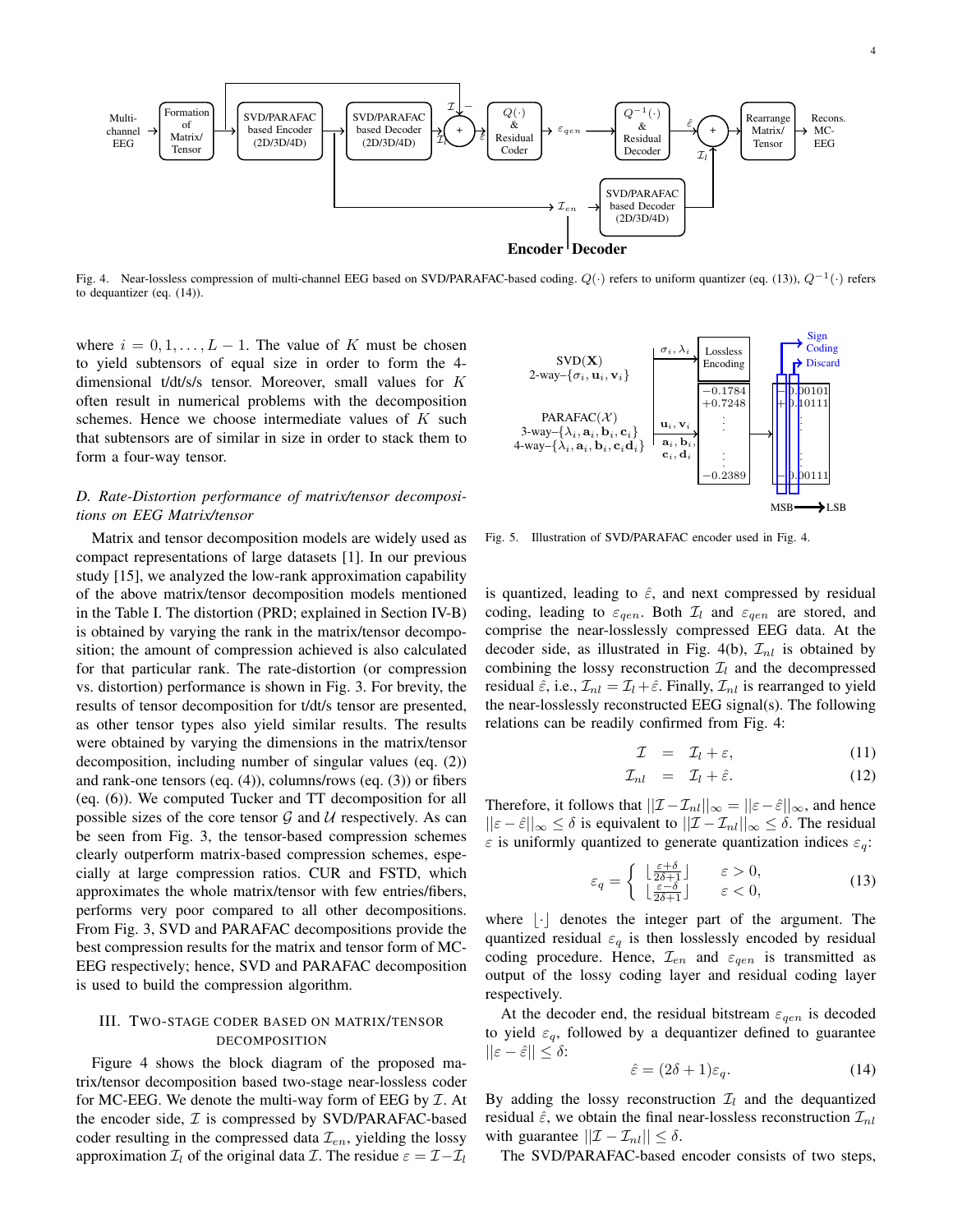whose illustration is shown in Fig. 5. In first step, the multiway form of MC-EEG is decomposed by SVD or PARAFAC. On decomposition, SVD generates singular values  $(\sigma_i)$  and vectors ( $\mathbf{u}_i \& \mathbf{v}_i$ ), whereas PARAFAC yields weights ( $\lambda_i$ ) and loadings (three-way– $a_i, b_i, c_i$ ; four-way– $a_i, b_i, c_i, d_i$ ). In the second step,  $\sigma_i$  and  $\lambda_i$  are converted to binary with full precision (lossless coding). Singular vectors  $(\mathbf{u}_i, \mathbf{v}_i)$  and PARAFAC loadings  $(a_i, b_i, c_i, d_i)$  are encoded by binary arithmetic coding; the coding procedure for one such vector is shown in Fig. 5. Consider a vector  $\mathbf{u}_i$  whose entries are fraction having value less than unity. All the elements of the vector are converted to binary with fixed precision. The sign bits are encoded by binary arithmetic coding, the value "0." is common to all elements and hence discarded. Then, each bit-plane from MSB to LSB is separately compressed by binary arithmetic coding, generating individual bitstreams one from each bit plane. Other vectors in the  $i<sup>th</sup>$  decomposition are compressed in the same way. These bit streams are then concatenated to produce final bitstream corresponding to  $i<sup>th</sup>$ decomposition. This procedure is repeated for all singular values (or weights) and vectors (or loadings) in the order of decreasing significance, thus generating a progressive quality bitstream.

In the residual coding stage, if the symbol size  $M$  of the residual is small ( $M < 128$ ), then residual is arithmetic coded directly, else the residual stream is split into sub streams of smaller symbol size and each stream is arithmetic coded separately [16, 20].

## IV. PERFORMANCE MEASURES

Here we describe the measures used to assess different MC-EEG compression algorithms.

#### *A. Compression Ratio*

We compare the performance of the different algorithms by means of compression ratio, the factor of reduction in file size, given by:

$$
CR = \frac{L_{orig}}{L_{comp}},\tag{15}
$$

where  $L_{orig}$  and  $L_{comp}$  refer to bitstream length of the original and compressed sources, respectively.

## *B. Distortion Measures*

The distortion between original signal x and reconstructed signal  $\tilde{x}$  is given by the error signal  $e = x - \tilde{x}$ . We use two distortion measures to assess the performance of the algorithms: an average distortion measure based on mean-squareerror, known as PRD, and worst-case distortion measure based on maximum-absolute-error, known as PSNR.

The percent root-mean-square distortion (PRD) is given by the following equation:

$$
PRD(\%) = \sqrt{\frac{\sum_{i} e(i)^2}{\sum_{i} x(i)^2}} \times 100. \tag{16}
$$

PRD gives the amount of energy present in the error signal as a percentage of the energy of original signal. PRD reflects large variations and often insensitive to small variations in e.

TABLE II EEG DATASETS USED FOR TESTING THE ALGORITHMS

| Dataset Name        | Channels |                    | Resolution | Duration         |
|---------------------|----------|--------------------|------------|------------------|
| EEG-MMI [21]        | 64       | 80 Hz              |            | $20 \text{ min}$ |
| <b>BCI3-MI</b> [22] | 118      | $100\,\mathrm{Hz}$ | 16         | $10 \text{ min}$ |
| <b>BCI4-MI</b> [23] | 64       | 1000 Hz            | 16         | $10 \text{ min}$ |
| Intracranial [24]   | 36       | 5000 Hz            |            | $25$ min         |

The second distortion measure, peak signal-to-noise ratio (PSNR), is defined as follows:

$$
PSNR(\mathbf{x}, \tilde{\mathbf{x}}) = 10 \log_{10} \left( \frac{2^Q - 1}{MAE(\mathbf{x}, \tilde{\mathbf{x}})} \right) \in [0, \infty], \quad (17)
$$

where Q refers to the resolution (in bits) of the original signal x. The numerator is the range of the signal and denominator refers to the maximum absolute error (MAE) (1) between original and reconstructed signal. The MAE (1) is the  $L^{\infty}$ norm between  $x$  and  $\tilde{x}$ , which depends on the sample with the largest error and does not reflect the amount of error present in the other samples. Two entirely different error signals can have the same value of MAE (and PSNR). Therefore, PRD is computed along with PSNR for assessing the performance of the compression algorithms.

### V. RESULTS AND DISCUSSIONS

We apply the proposed tensor-based MC-EEG compression algorithm (Fig. 4) to four datasets, whose properties are given in Table II. A block size of 1024 samples is used from each channel. For example, from 64-channel EEG data (EEGMMI, BCI3 & BCI4), we generate tensors of the following sizes:  $32 \times 32 \times 64$  (t/dt/s),  $8 \times 8 \times 1024$  (s/s/t), and  $32 \times 32 \times 8 \times 8$  (t/dt/s/s). We form similar tensors for EEG data with different number of channels. We compare the results of the proposed algorithm (Fig. 4) with wavelet-based single-channel [8] and image/volumetric coding algorithms [16]. Bi-orthogonal wavelet 4.4 is chosen as the mother wavelet in those algorithms [8]. For unbiased comparison, the dimensions of the matrix/tensor size are kept same in all the compression algorithms. In SVD/PARAFAC coder, the first ten components are chosen from the decomposition model. They typically preserve nearly 75-80% of the energy in the original signal. In single-channel compression, EEGs from each channel are arranged in the form of matrix of size  $32 \times 32$ before compression, as using large matrix sizes resulted in negligible improvement in compression performance [8].

We study the performance by varying the step-size  $\delta$  of the quantizer; for each step-size we calculate the compression ratio and two distortion measures (PRD and PSNR). In Fig. 6(a), we show how the compression ratio increases with the quantizer step-size  $\delta$  for the EEG-MMI dataset. We also provide PRD and PSNR distortion with compression ratio in Fig. 6(b)  $&$  (c) respectively. Detailed numerical results for all three EEG datasets are presented in Table III for SVD/PARAFACbased two-stage coding, single-channel, and wavelet-based image/volumetric coding.

From Fig. 6(a), we can ascertain that compression ratio increases with the step-size of the quantizer for all the compression algorithms. Volumetric wavelet coding yields higher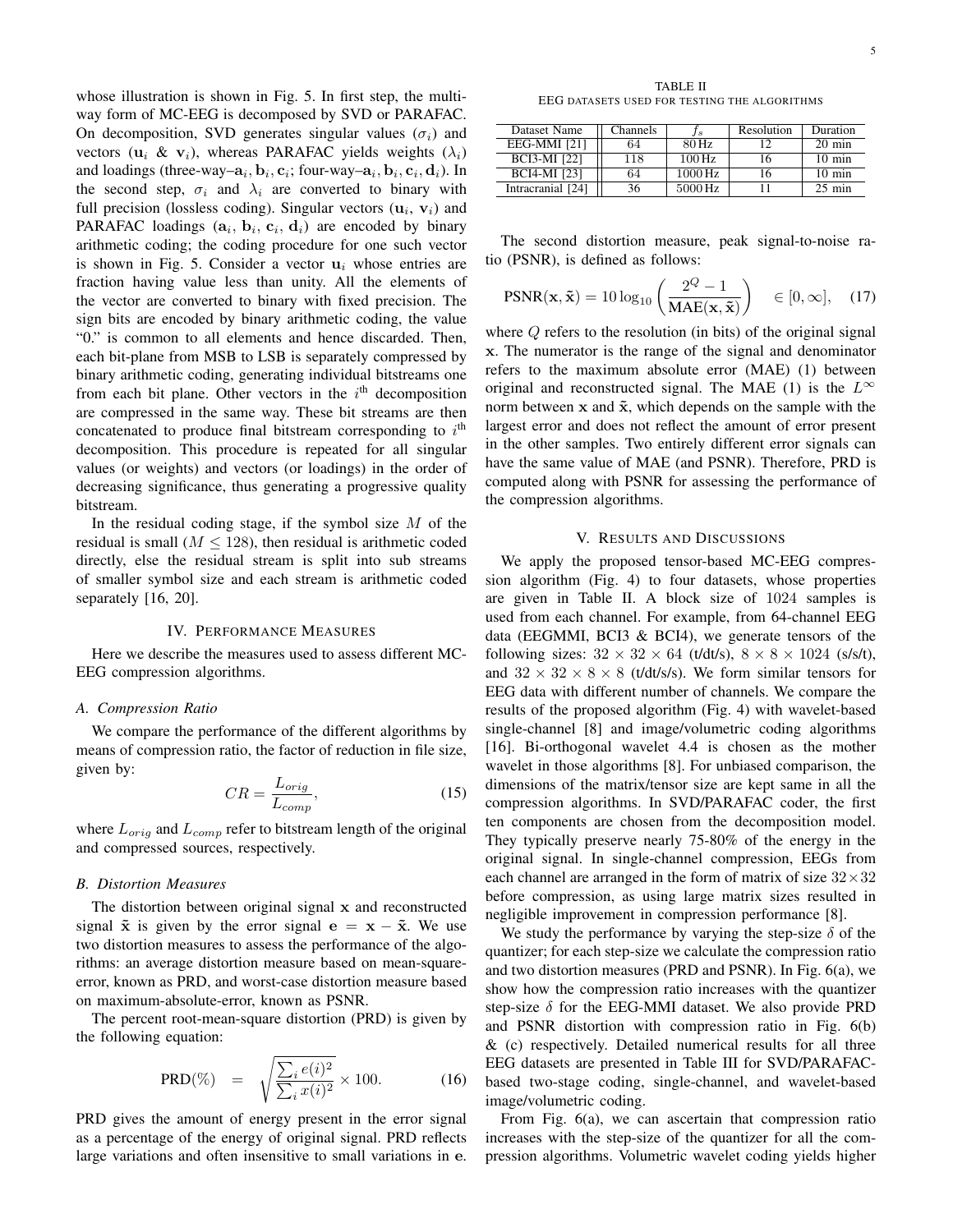#### TABLE III LOSSLESS/NEAR-LOSSLESS COMPRESSION PERFORMANCE OF MATRIX/TENSOR-BASED MC-EEG COMPRESSION ALGORITHMS. MULTI-CHANNEL COMPRESSION INCLUDE SVD-BASED (SVD) AND PARAFAC-BASED (PARAFAC–T/DT/S,–S/S/T, & –T/DT/S/S) COMPRESSION ALGORITHMS.

| <b>LOSSY LAYER</b>     | TOL.     | <b>PARAMETERS</b> |                |             |             |                |             |           |            |                     |             |            |             |
|------------------------|----------|-------------------|----------------|-------------|-------------|----------------|-------------|-----------|------------|---------------------|-------------|------------|-------------|
| <b>CODER</b>           | $\delta$ | CR                | <b>PRD</b>     | <b>PSNR</b> | $_{\rm CR}$ | <b>PRD</b>     | <b>PSNR</b> | CR        | <b>PRD</b> | <b>PSNR</b>         | $_{\rm CR}$ | <b>PRD</b> | <b>PSNR</b> |
| Datasets $\rightarrow$ |          |                   | <b>EEG-MMI</b> |             |             | <b>BCI3-MI</b> |             | $BCI4-MI$ |            | <b>Intracranial</b> |             |            |             |
| SVD-Matrix             |          | 1.72              | 0.01           | 37.01       | 1.75        | 0.00           | 48.00       | 1.39      | 0.00       | 47.89               | 1.56        | 0.04       | 21.14       |
| PARAFAC-t/dt/s         |          | 1.77              | 0.00           | 40.34       | 1.82        | 0.00           | 44.10       | 1.63      | 0.00       | 44.84               | 1.96        | 0.00       | 31.10       |
| PARAFAC-s/s/t          |          | 1.56              | 0.00           | 39.06       | 1.56        | 0.00           | 40.45       | 1.43      | 0.00       | 41.37               | 1.11        | 0.01       | 29.01       |
| PARAFAC-t/dt/s/s       | $\Omega$ | 1.70              | 0.00           | 40.56       | 1.71        | 0.00           | 44.18       | 1.63      | 0.00       | 45.48               | 1.55        | 0.00       | 31.14       |
| Single-Channel         |          | 1.73              | 0.66           | 42.17       | 1.68        | 0.10           | 51.23       | 1.51      | 0.10       | 51.30               | 2.31        | 0.63       | 36.15       |
| Wavelet-Image          |          | 1.99              | 0.57           | 42.15       | 1.75        | 0.07           | 51.22       | 1.51      | 0.08       | 51.29               | 2.09        | 0.46       | 36.27       |
| Wavelet-s/s/t          |          | 2.14              | 0.57           | 42.14       | 1.91        | 0.07           | 51.18       | 1.49      | 0.08       | 51.18               | 2.35        | 0.47       | 36.15       |
| SVD-Matrix             |          | 3.41              | 0.43           | 31.06       | 2.83        | 0.01           | 40.44       | 2.00      | 0.01       | 40.42               | 3.14        | 0.27       | 19.29       |
| PARAFAC-t/dt/s         |          | 3.61              | 0.43           | 31.57       | 3.04        | 0.01           | 39.54       | 2.55      | 0.01       | 39.75               | 5.56        | 0.25       | 22.51       |
| PARAFAC-s/s/t          |          | 2.86              | 0.45           | 31.73       | 2.37        | 0.01           | 38.01       | 2.10      | 0.02       | 38.44               | 1.81        | 0.29       | 22.19       |
| PARAFAC-t/dt/s/s       | 5        | 3.38              | 0.43           | 31.59       | 2.73        | 0.01           | 39.56       | 2.55      | 0.01       | 39.89               | 3.42        | 0.29       | 22.52       |
| Single-Channel         |          | 3.28              | 7.30           | 31.74       | 2.66        | 1.31           | 40.77       | 2.27      | 1.16       | 40.77               | 7.62        | 5.70       | 25.72       |
| Wavelet-Image          |          | 4.12              | 6.22           | 31.73       | 2.84        | 0.81           | 40.77       | 2.27      | 0.90       | 40.77               | 5.67        | 4.89       | 25.72       |
| Wavelet-s/s/t          |          | 4.78              | 5.96           | 31.73       | 3.23        | 0.81           | 40.76       | 2.21      | 0.90       | 40.76               | 7.74        | 4.34       | 25.71       |
| <b>SVD-Matrix</b>      |          | 4.52              | 1.35           | 28.59       | 3.83        | 0.02           | 37.81       | 2.29      | 0.05       | 37.77               | 4.08        | 0.59       | 18.05       |
| PARAFAC-t/dt/s         |          | 4.96              | 1.56           | 28.84       | 3.73        | 0.02           | 37.29       | 3.00      | 0.05       | 37.42               | 9.90        | 0.70       | 19.80       |
| PARAFAC-s/s/t          | 10       | 3.62              | 1.57           | 28.75       | 2.76        | 0.02           | 36.36       | 2.40      | 0.05       | 36.59               | 2.16        | 1.05       | 19.63       |
| PARAFAC-t/dt/s/s       |          | 4.56              | 1.56           | 28.85       | 3.26        | 0.02           | 37.32       | 2.99      | 0.05       | 37.50               | 4.90        | 1.04       | 19.80       |
| Single-Channel         |          | 4.21              | 13.77          | 28.93       | 3.17        | 1.98           | 37.96       | 2.64      | 2.22       | 37.96               | 11.25       | 7.38       | 23.26       |
| Wavelet-Image          |          | 5.65              | 10.99          | 28.92       | 3.40        | 1.55           | 34.96       | 2.63      | 1.72       | 37.96               | 9.44        | 7.45       | 22.90       |
| Wavelet-s/s/t          |          | 6.63              | 9.21           | 28.92       | 4.03        | 1.55           | 37.95       | 2.56      | 1.72       | 37.95               | 12.13       | 5.40       | 22.90       |



Fig. 6. Compression performance of the SVD/PARAFAC-based two-stage near-lossless compression for EEG-MMI dataset. SVD-based coder is labelled as "Matrix"; PARAFAC-based coder is labelled as t/dt/s, s/s/t, and t/dt/s/s depending on the underlying multi-way representation of the MC-EEG. The best performing algorithm from our previous study [16], wavelet-based volumetric coding on s/s/t tensor labeled "Wav-s/s/t", is reproduced for comparison.

CR compared to SVD/PARAFAC-based coders for a particular value of step-size  $\delta$ . The PSNR of volumetric wavelet coder is slightly higher (Fig. 6(b)), however, the PRD is clearly vastly larger (Fig. 6(c)) compared to SVD/PARAFAC based coders. For a particular value of CR, PARAFAC-t/dt/s and SVD (Matrix) yields smaller PRD, followed by PARAFACt/dt/s/s and PARAFAC-s/s/t; PRD of wavelet volumetric coding is at least twice as large compared to PARAFAC-t/dt/s. On the other hand, the PSNR of wavelet based coder (Wavs/s/t) is slightly higher than SVD/PARAFAC based coders. However, this difference is small and practically negligible in linear scale (shown on the left of PSNR), and usually does not introduce a noticeable change in the appearance of signal.

The compression ratio for a given step size  $\delta$  is largest for the EEG dataset (EEG-MMI) with lowest sample frequency  $f_s$  and lowest amplitude resolution, compared to the datasets with higher  $f_s$  and resolution (BCI3-MI & BCI4-MI). SVD/PARAFAC based near-lossless compression achieve a higher compression compared to single channel scheme, but slighlty lesser than its wavelet-coder counterpart. On the other hand, the average error of tensor based schemes are

very less compared to the wavelet based schemes, which is an important fact to be taken into consideration. The PSNR values are higher (and hence the MAE values are lower) for the datasets with higher amplitude resolution, particularly, the PSNR values are higher for BCI3-MI and BCI4-MI (both 16 bit resolution) than for EEG-MMI (12 bit). Likewise, the PRD is lower for BCI3-MI and BCI4-MI than for EEG-MMI. For datasets with higher amplitude resolution, a given step size  $\delta$  corresponds to smaller error.

The original signal and near-losslessly reconstructed signals are shown in Fig. 7 for one channel of 64 channel EEG (Table III,  $\delta = 10$ , EEG-MMI). The reconstructed signal closely resembles the original signal, and it is difficult to adjudge the performance of the algorithms by visual inspection of reconstructed and error signals. The error measures, however, are reported in Table III. The best performance in terms of CR, PRD, and PSNR for each data set and  $\delta$ -value is indicated in bold face for SVD/PARAFAC-based schemes; the best performance among single-channel, image/volumetric wavelet coding scheme is also indicated in bold-face [16]. Note that the PRD and PSNR is comparable for each method,